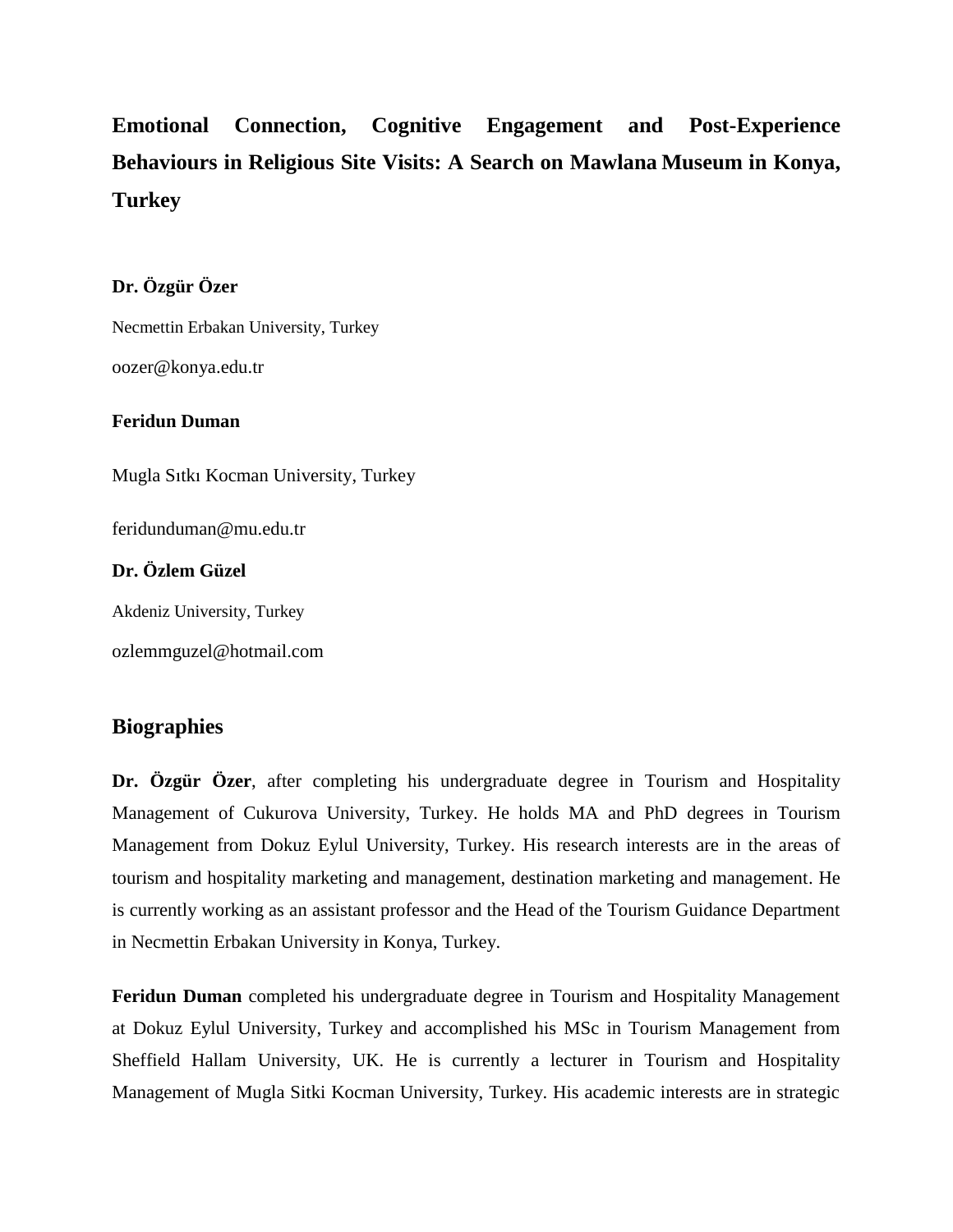management and competitive management in hospitality and tourism. He is currently investigating the relationship between quality management and competitiveness in hotels for his PhD studies.

**Dr. Özlem Güzel** is an Assistant Professor in the Faculty of Tourism at the Akdeniz University in Antalya/Turkey. After her undergraduate degree in tourism, she worked as a tour guide in Turkey. After her professional experience, she completed her master degree in Tourism and Hotel Business Management and then her Ph.D. Degree in Business Management with her thesis on Experience Marketing in 2012. Güzel's academic interests include tourism marketing, sustainable tourism, cultural tourism, and tour guidance.

#### **Abstract**

This study looks at different motives that tourists experience for their vacations and visit different holiday destinations. Tourist experiences are more than physical travels to places. Therefore, major tourist destinations associate themselves with sacred people e.g. St. Philipius or Virgin Mary, sometimes a Sufi such as Mawlana or Khoja Ahmed Yasawi. These associations with the sacred people create emotional connections and cognitive engagements with these destinations. These emotional connections and cognitive engagements in turn lead to destination loyalty. Within this context, this study specifically aims at (1) exploring the effects of religious sites on emotional connections and cognitive engagements, (2) investigating how emotional connections affect tourists' post experience behaviours, and (3) finding how cognitive engagements affect tourists' post experience behaviours. The survey was conducted on the visitors to the Mawlana museum in Konya, Turkey between the months of December 2016 and April 2017. The findings show that the emotional connection factors affect the recommended intentions in high rates and the cognitive engagement factors create the re-visit intentions in high rates.

#### **Introduction**

Tourist experiences incorporate more than just a physical travel to a place, as they can also involve spiritual elements, psychological and physical benefits, self-development, and lifechange (Wilson and Harris, 2006). Therefore, Wall and Mathieson (2006) state that religion has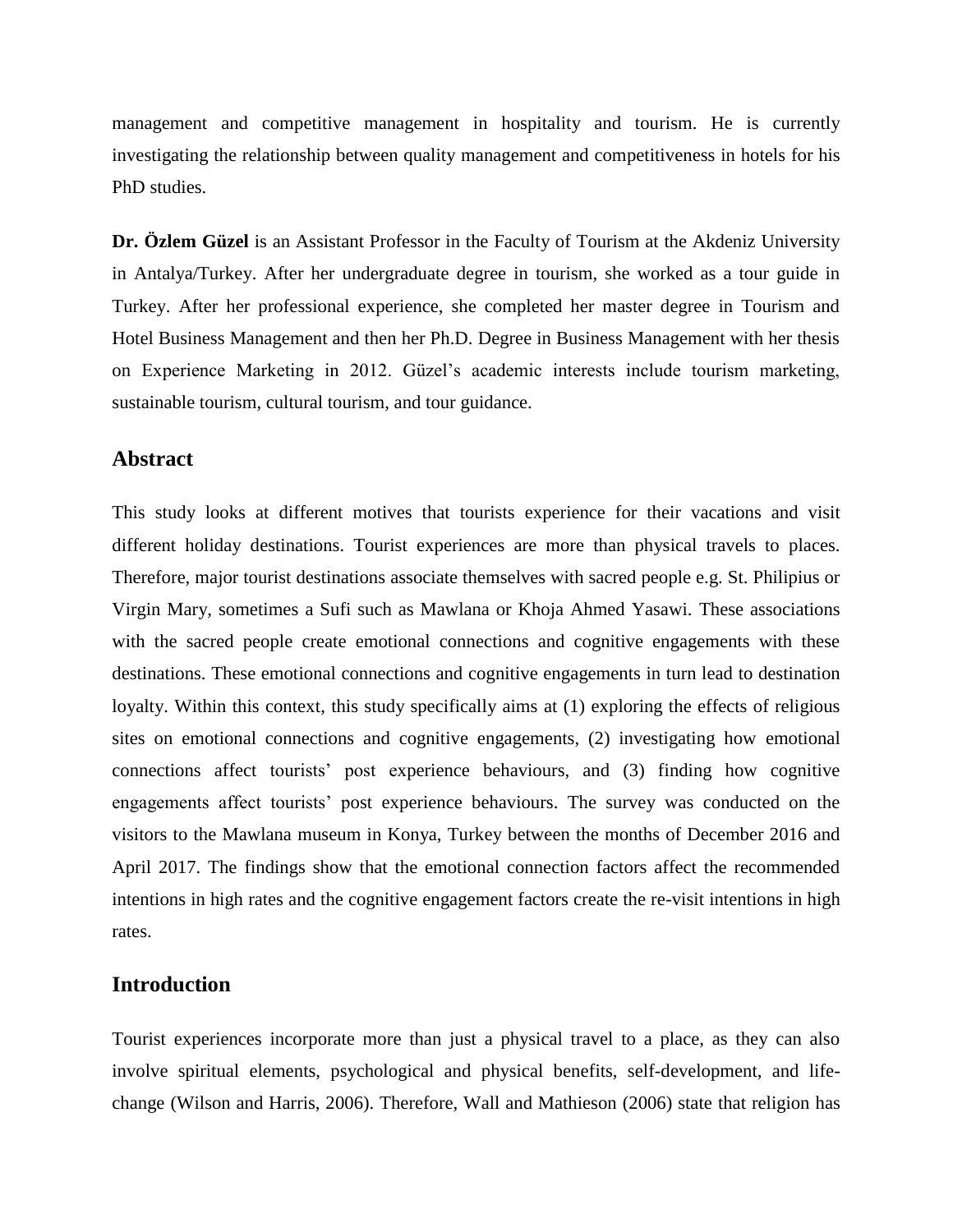been a powerful force causing people to travel to the religious centres in different places of the World. With this powerful force mentioned above, this study especially looks at the emotional connections and cognitive engagements with the religious site called Mawlana Museum in Konya, Turkey and further looks at tourists' post experience behaviours. The following sections present the related literature, methodology, findings and some conclusions for this study.

#### **Literature Review**

Religious sites are seen as important tourism attractions highlighting the uniqueness and competitiveness for destinations in tourism marketing (Francis *et al* 2008; Hughes *et al* 2013). Regarding these tourism attractions, Woodward (2004) clarifies the religious sites such as cathedrals, temples and mosques. Moreover, Nolan and Nolan (1992) add religious sites offering visitors experiences such as music recitals, civic, ceremonies etc. Therefore, tourists have different motives to experience their vacations and to visit destinations. To support this, Güzel (2013) states that many opportunities are available for escapism in tourism sector. This is because tourists like to feel spiritually satisfied. In turn, they make their trips to spiritual places rather than historical or popular sites. By taking this into consideration, many destinations are promoting themselves in connection with spiritual motivations and creating spiritual experiences (Güzel and Özer, 2013). For example, Pakistan presents a spiritual hub of Sufism (Islamic mysticism) based on a web of Sufi shrines offering massive annual gatherings and international events (Haq, 2011). The mentioned statement example also suggests emotional/spritual connection is paralled with the escapism dimension. However, the cognitive engagement is paralled with the education dimension. On these two dimensions, tourists need to participate actively to the spiritual experiences. In order to support this, Pine ve Gilmore (1999) say that the escapism dimension is the strongest dimension for the emotional connection. Laselle and Britton (2003) also locate that escapism and looking for spirituality is the last step of touristic product in the experience value circles. Therefore, this study's literature focuses upon two dimensions; emotional connection and cognitive engagement. Emotional connections directing the escapism dimension of experience model refers the tourists' connection to the creator/God, feelings somethings special through the faith and spiritual sacred people. However, cognitive engagement regarding the education dimension of experience model refers the changes on tourists' ideas, learning something about the religion (Islam/Sufism). This study specifically looks at both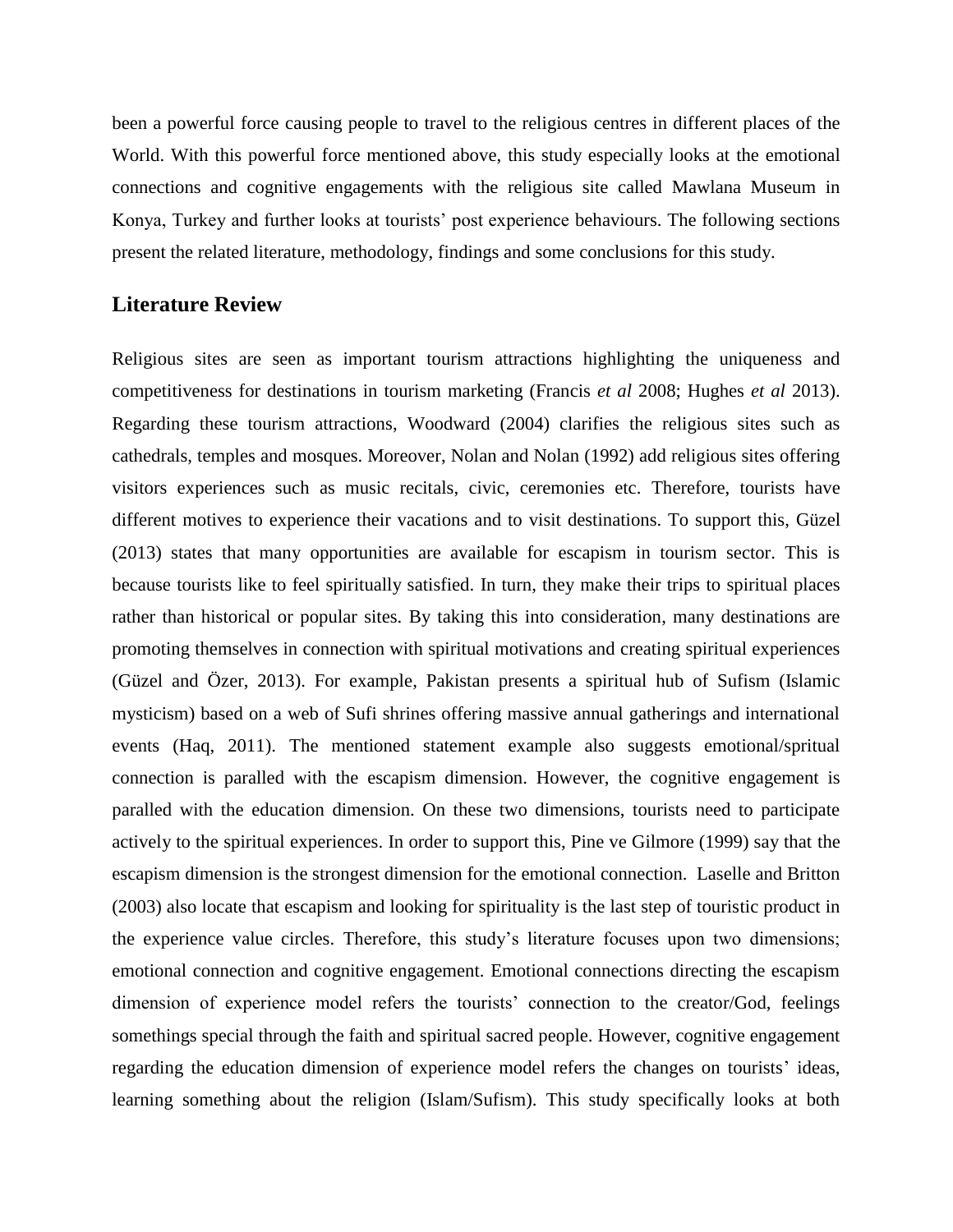emotional and cognitive dimensions affecting the level of how tourists feel themselves belong to a destination and explain the post-experience behaviours (re-visit/advise).

#### **Methodology**

This study used a survey questionnaire that was administered between the months of December 2016 and April in 2017. The questionnaire consisted of two parts: the first part included sociodemographic items including gender, age, educational level, nationality, number of visits to Turkey. The second part included the items for emotional connection/cognitive engagement and the post-experience behaviours (intention to recommend/re-visit behaviour) by using a five-point Likert scale ranging from "strongly disagree" (1) to "strongly agree" (5). The implementation of the measurement scale was done with the visitors to the Mawlana Museum in Konya. The visitors to the Mawlana Museum were the focus population of the study. A total of 340 questionnaires were collected between the months of December 2016 and April 2017. Data were statistically analysed by using the SPSS statistic software.

## **Results**

For the purpose of examining the effects of emotional and cognitive factors on post-experience behaviours, single regression models were formed. Based on the suggested models hypotheses were tested at significance level 1%. This was done by detecting the means of emotional and cognitive factors and turning it into single factorial pattern. Also, all the hypotheses in the study attempt to examine the effects of cognitive/emotional factors on post-experience behaviours. This was accomplished by first obtaining the means of cognitive and emotional factors and checking the relationship between emotional/cognitive factors and individual items in postexperience behaviours.

Emotional factors positively affect the post experience attitude items about revisiting the site  $(\beta$  $= 0,320$ . Thus, it can be said that an increase of 1 degree in emotional factors correspond to an increase of 0,320 post experience attitude item about revising the site.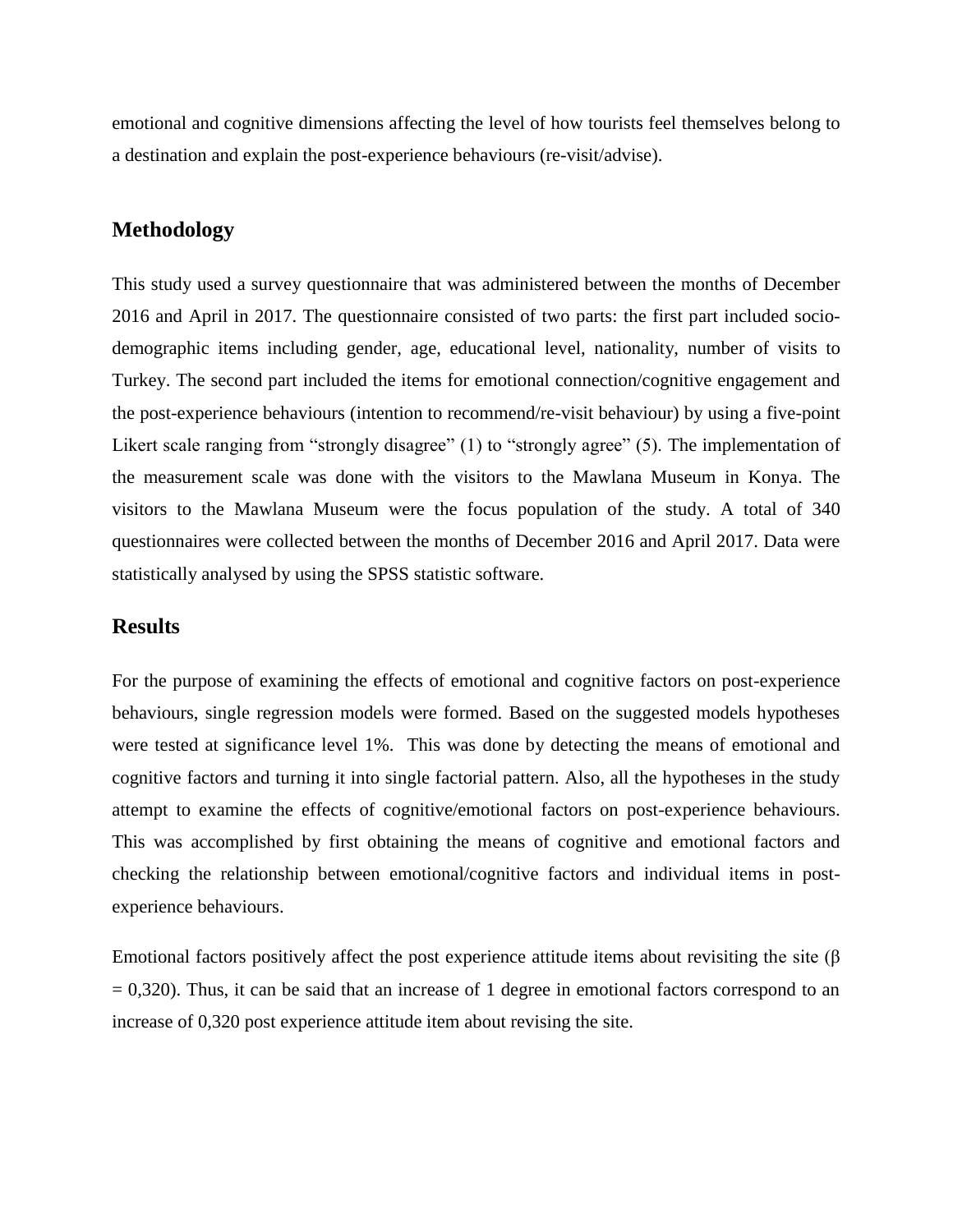Cognitive factors positively affects post-experience item on revisiting the site at a significance level of 1 % (β = 0,375). Therefore, an increase of 1 degree in cognitive factors would correspond to an increase of 0, 375 in post-experience behaviour of revisiting the site.

## **Conclusion and Discussion**

Visitors feel emotionally connected to the places important for their faith and they also feel connected to the important religion leaders. This emotional bond raises the revisits and attitudes towards recommending these places to other people. For these reasons, people feel themselves belong to the destination after their visitation and they feel the importance of their religion during their visitation.

Recommending through this study that the touristic products should enhance emotional/intellectual changes, and thus, destinations should promote themselves with spiritual motivations. The spiritually important people related with religion could be used for marketing destinations. This type of a touristic product should be marketed to the international religion travel agencies/tour operators and make sure that all the necessary marketing materials should be placed in their catalogues as one of tourism products.